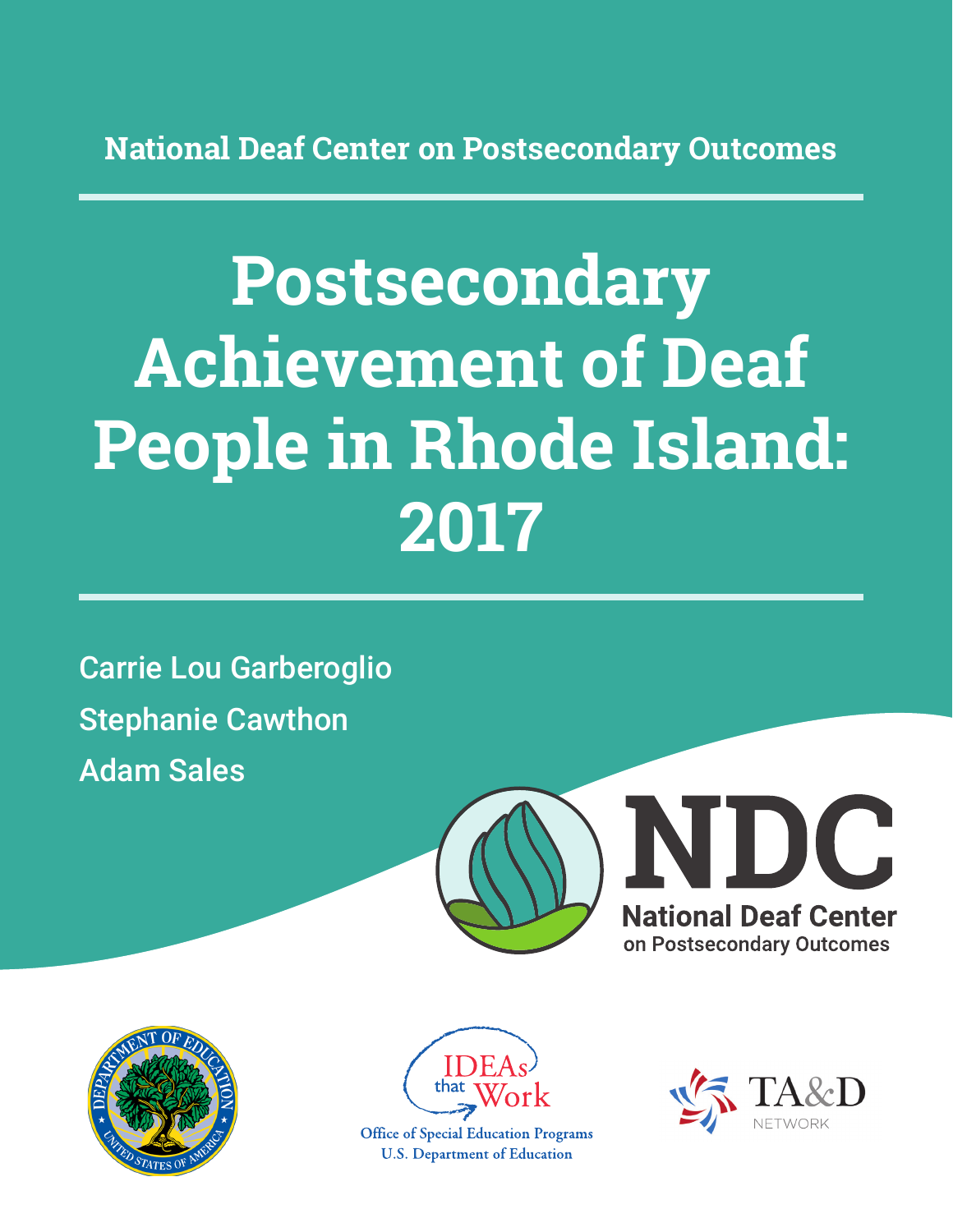This document was developed under a grant from the U.S. Department of Education, OSEP #HD326D160001. However, the contents do not necessarily represent the policy of the U.S. Department of Education, and you should not assume endorsement by the federal government.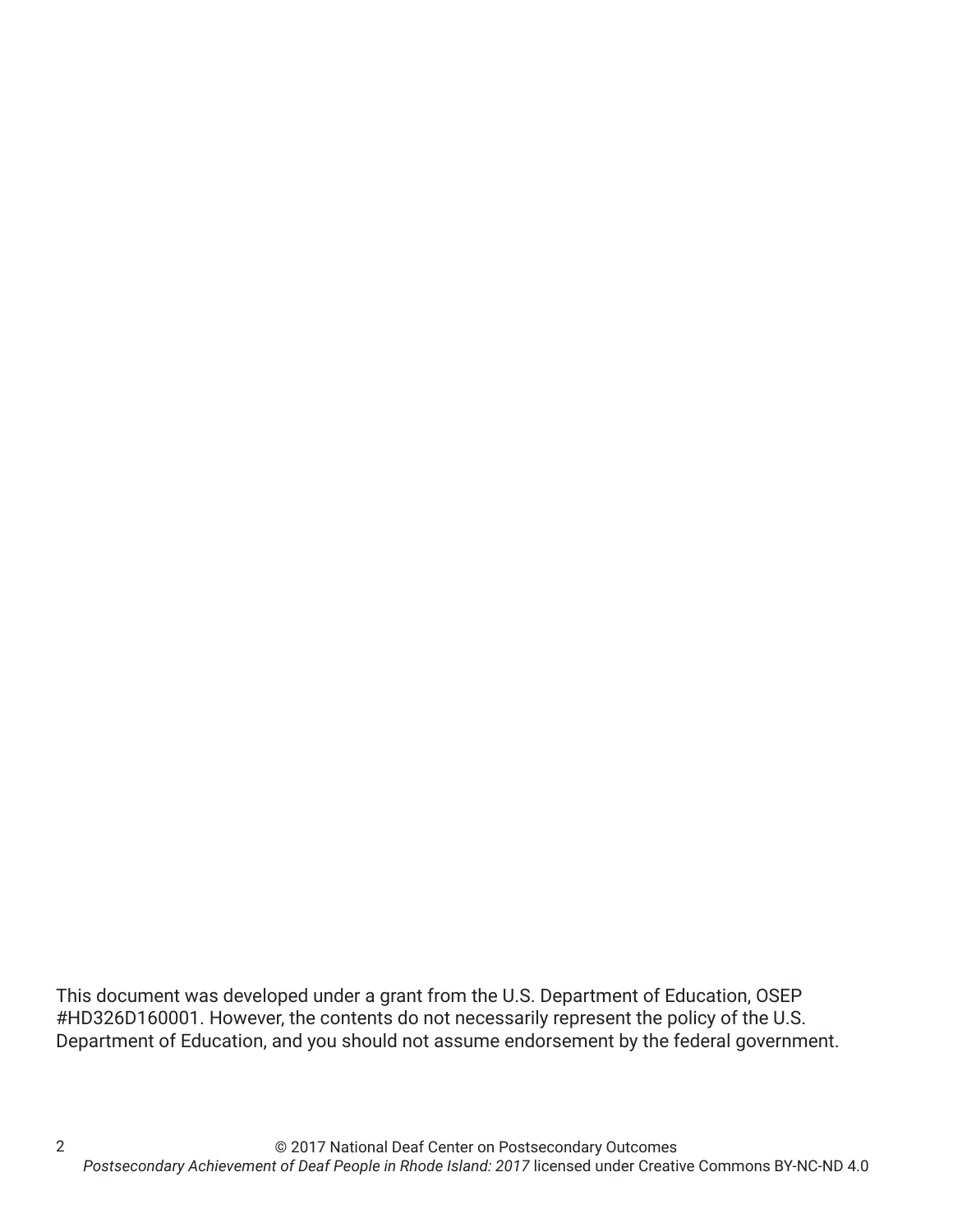Postsecondary experiences of deaf people vary widely across the nation. National reports about educational attainment and employment are available at nationaldeafcenter.org (Garberoglio, Cawthon, & Bond, 2016; Garberoglio, Cawthon, & Sales, 2017). This report provides current estimates of postsecondary achievement in Rhode Island. We used 5-year estimates of data from the American Community Survey (ACS), a national survey conducted by the U.S. Census Bureau, to generate the findings in this report. More information about this dataset and the analyses are shared in the Methods section at the end of this report.

# **EDUCATIONAL ATTAINMENT**

In the United States, deaf people attained lower levels of education than their hearing peers in 2015, according to national educational attainment data (Garberoglio et al., 2017). Educational attainment also varied across gender, race, and ethnicity.



In this report, we use the term *deaf* in an all-encompassing manner to include individuals who identify as Deaf, hard of hearing, hearing impaired, late deafened, and deafdisabled.

© 2017 National Deaf Center on Postsecondary Outcomes

*Postsecondary Achievement of Deaf People in Rhode Island: 2017* licensed under Creative Commons BY-NC-ND 4.0

**In Rhode Island,**

**2.2%**

**of 25–64 year**

**olds are deaf.**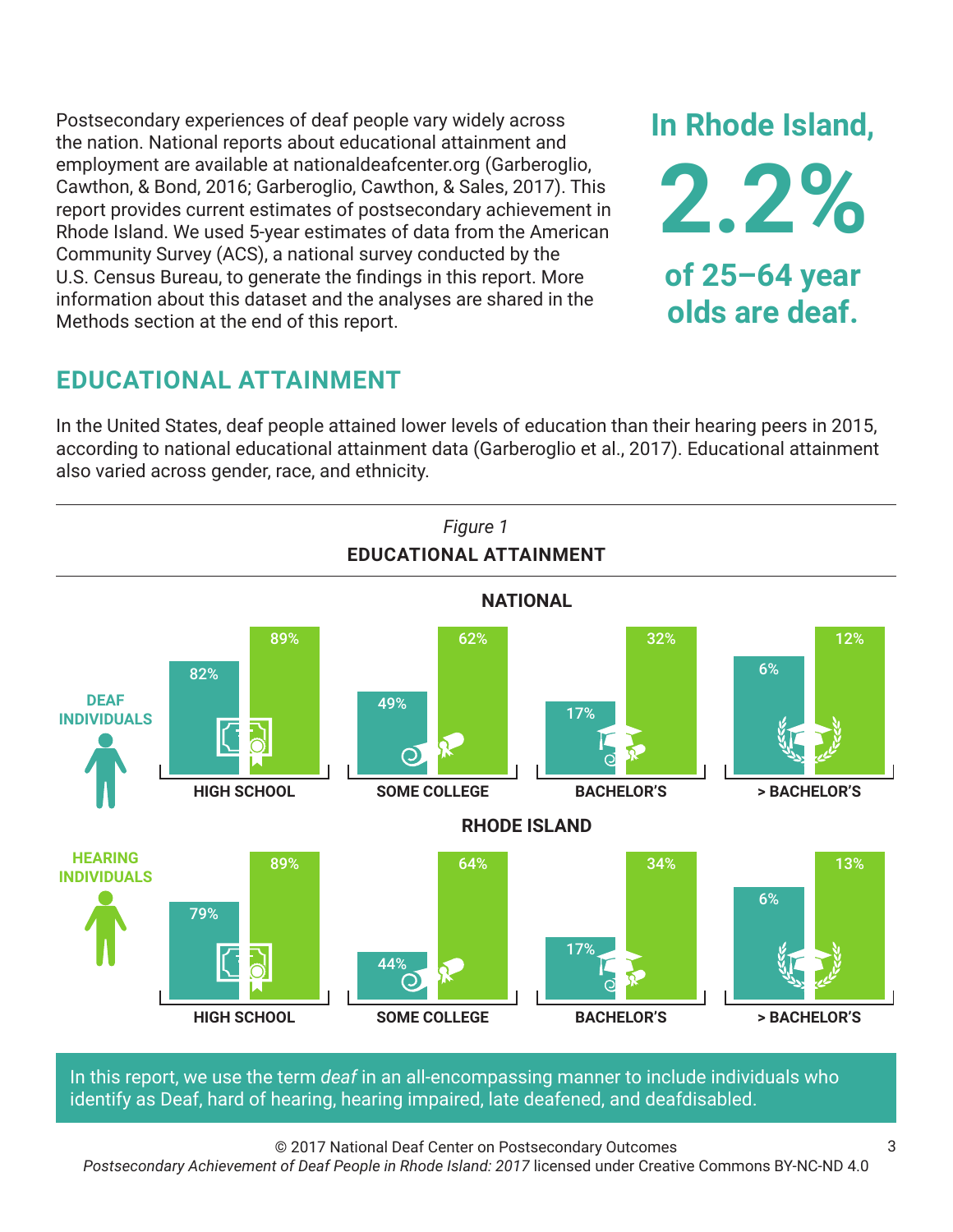### *Figure 2*

## **EDUCATIONAL ATTAINMENT IN RHODE ISLAND BY GENDER**



4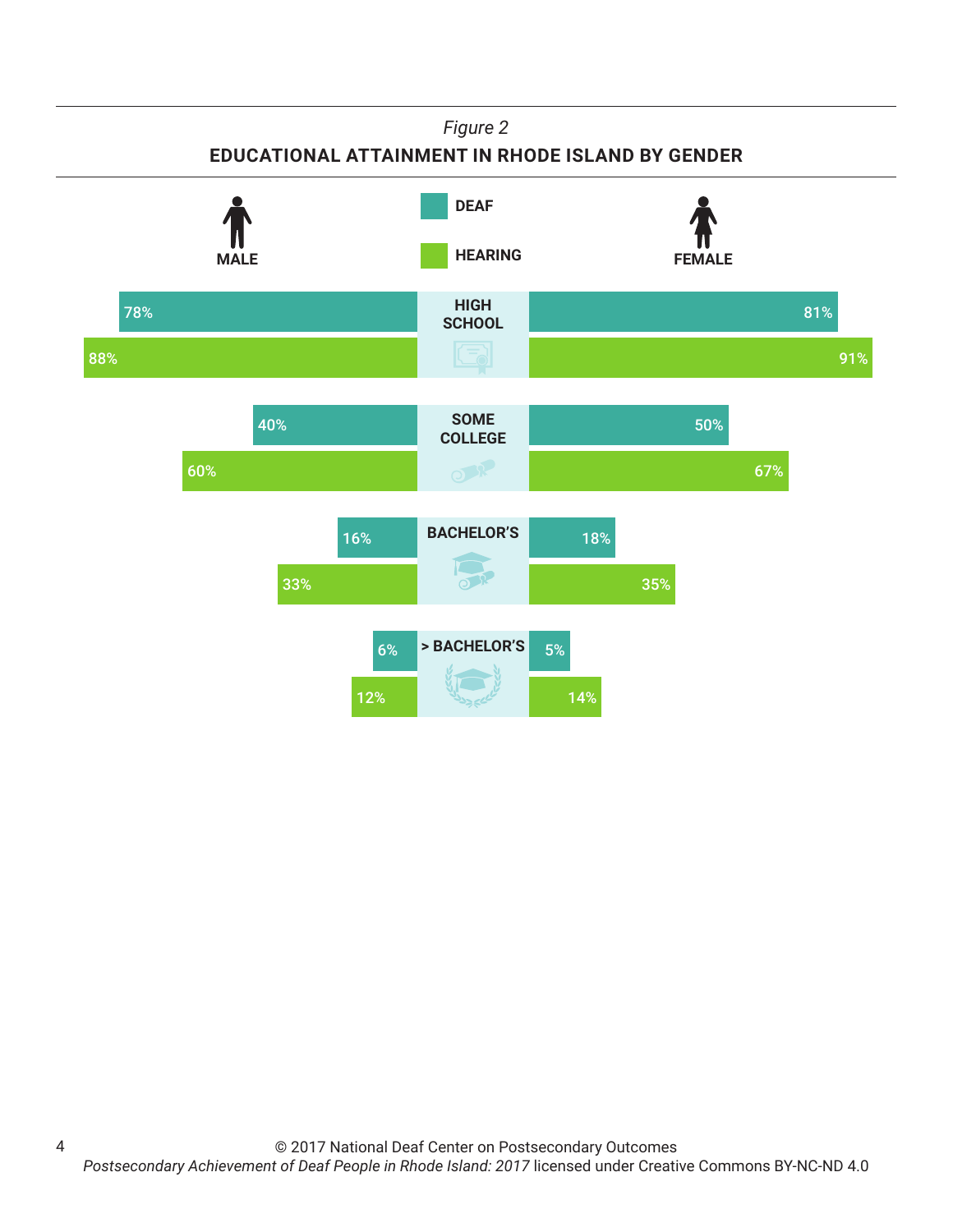*Figure 3*

**EDUCATIONAL ATTAINMENT IN RHODE ISLAND BY RACE AND ETHNICITY**



A large percentage of deaf individuals have additional disabilities, and each combination of which results in unique strengths and challenges. Educational attainment rates vary by type of disability. Across the nation, deaf individuals with any type of additional disability reported lower educational attainment levels.

| Figure 4<br>EDUCATIONAL ATTAINMENT BY DISABILITY |                              |                               |                   |              |
|--------------------------------------------------|------------------------------|-------------------------------|-------------------|--------------|
|                                                  | <b>HIGH</b><br><b>SCHOOL</b> | <b>SOME</b><br><b>COLLEGE</b> | <b>BACHELOR'S</b> | > BACHELOR'S |
| DEAF + NO ADDITIONAL DISABILITY                  | 84%                          | 49%                           | 21%               | 7%           |
| DEAF + ANY ADDITIONAL DISABILITY                 | 72%                          | 38%                           | 12%               | 4%           |
| <b>DEAFBLIND</b>                                 | 71%                          | 35%                           | 10%               | 2%           |

5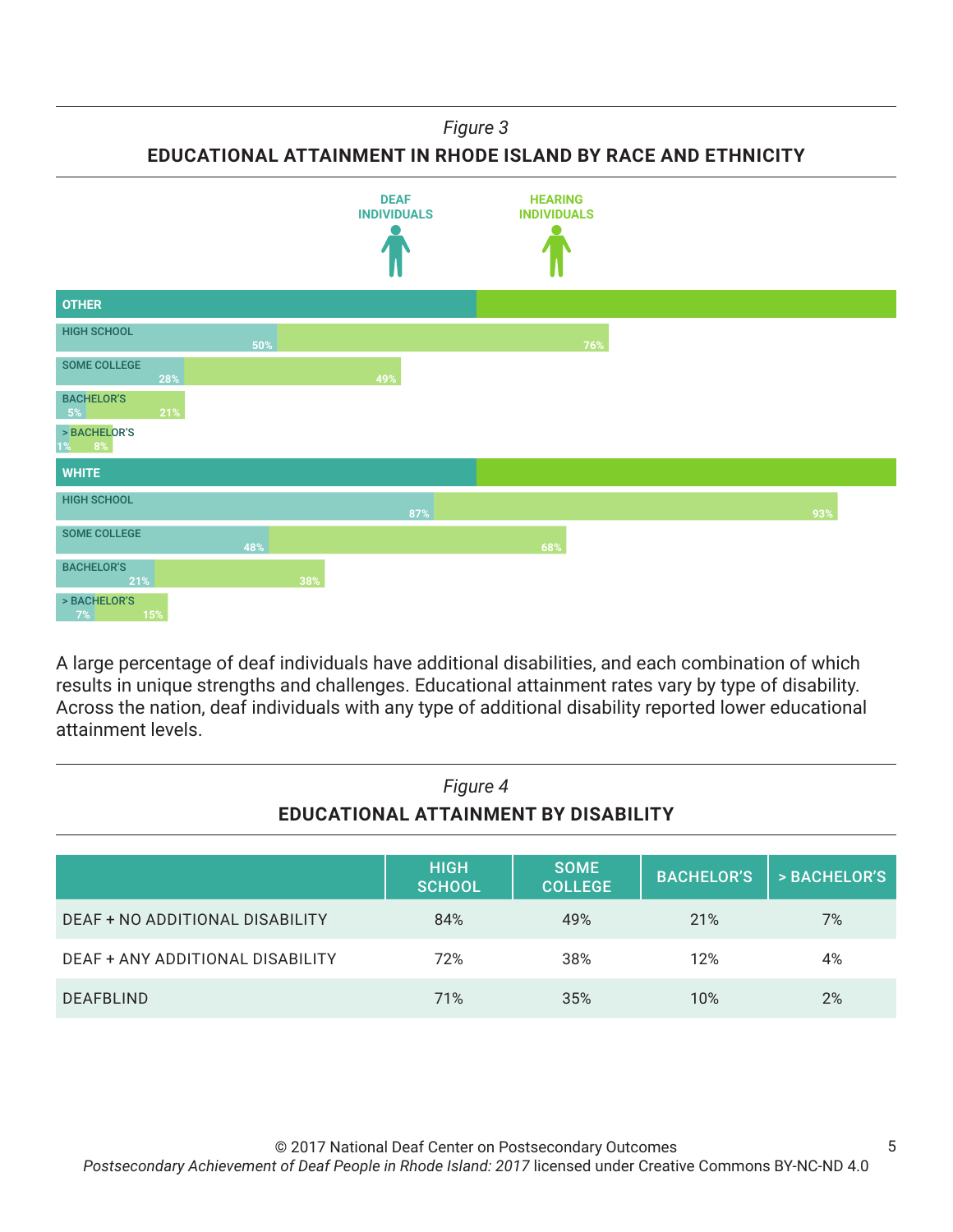# **EMPLOYMENT RATES**

6

National employment statistics show lower employment rates among deaf individuals. Almost half of deaf people are not in the labor force (Garberoglio, Cawthon, & Bond, 2016). Employment rates also vary by gender, race, and ethnicity.

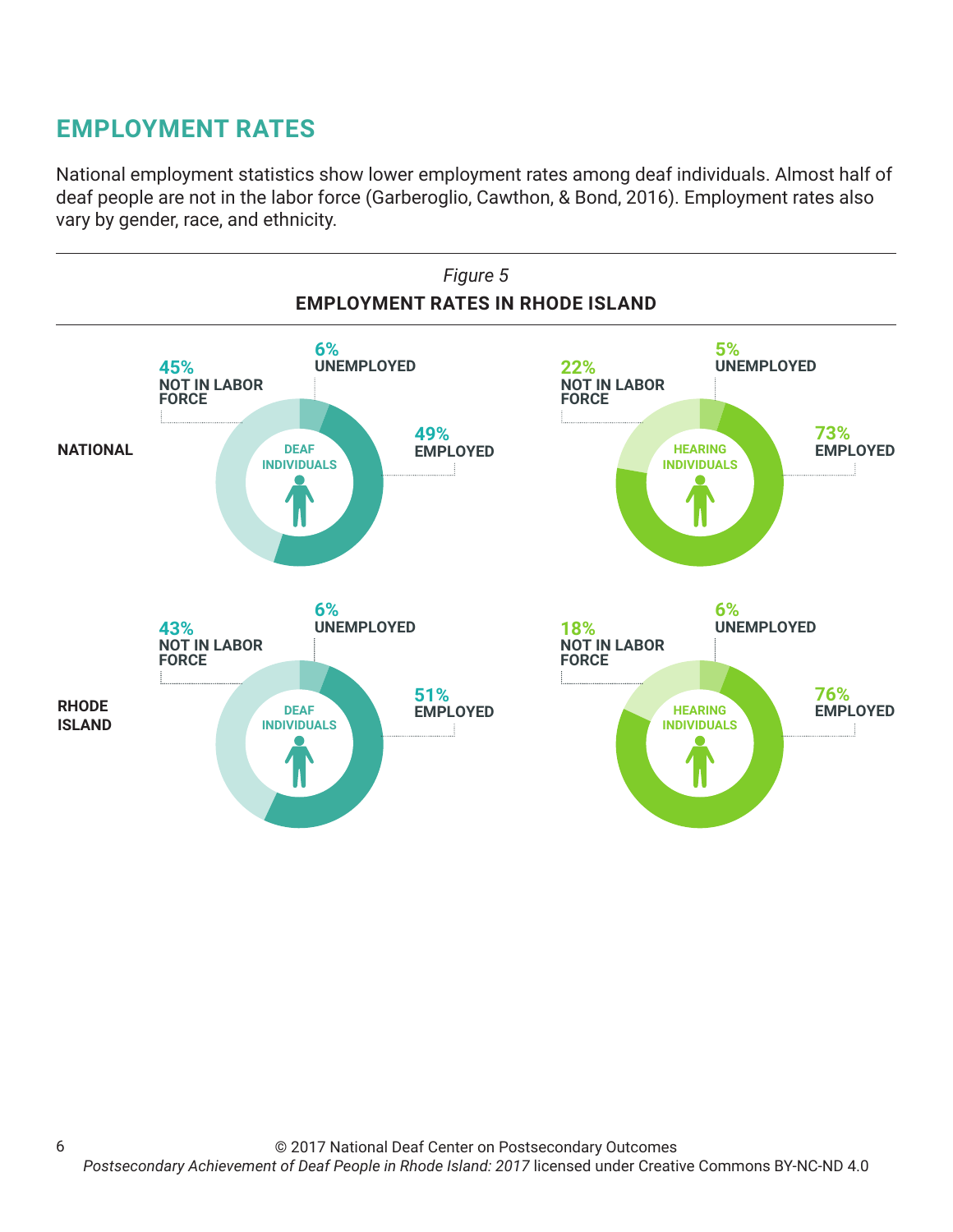





7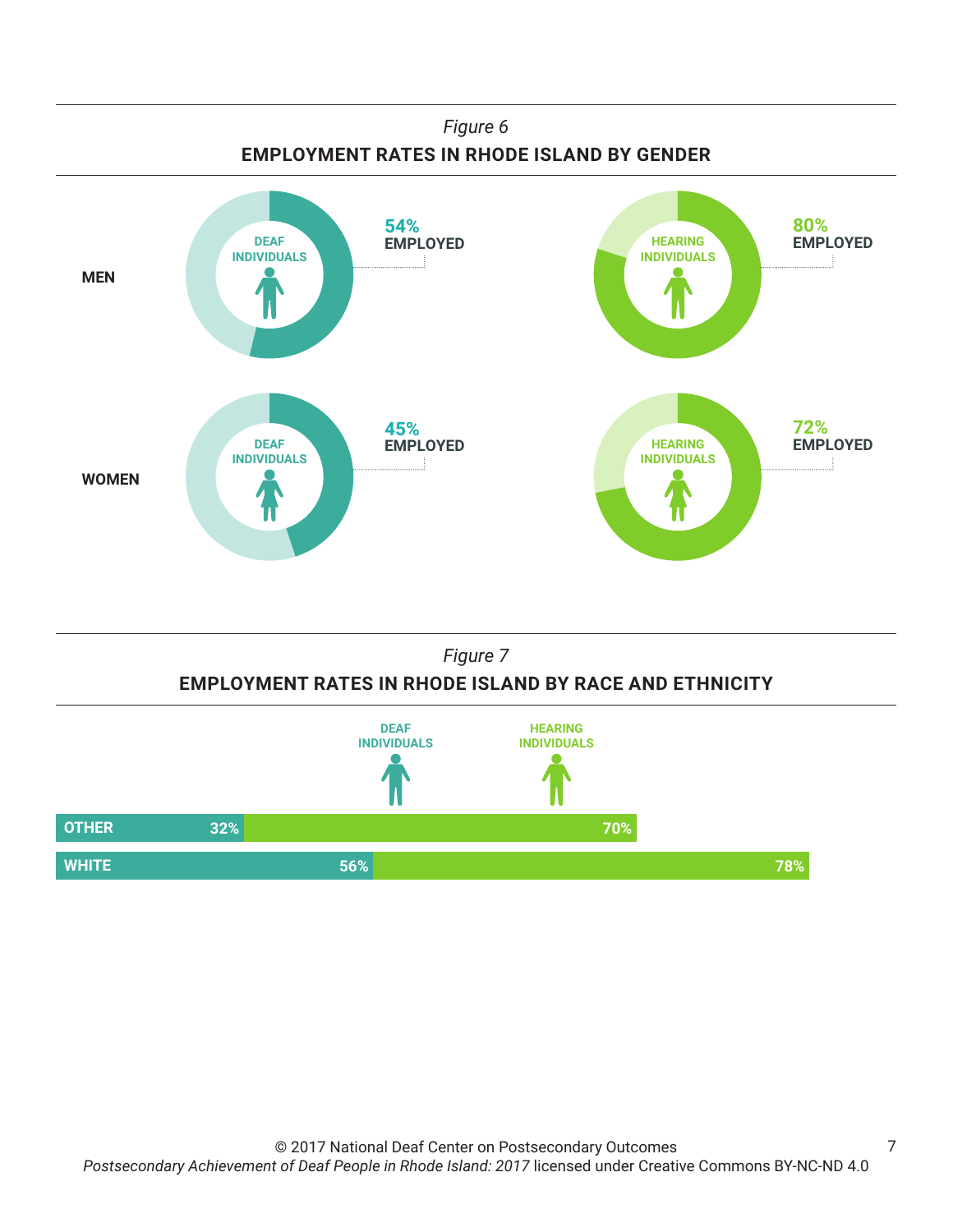## *Figure 8* **EMPLOYMENT RATES IN RHODE ISLAND BY DISABILITY**



# **SUPPLEMENTAL SECURITY INCOME**

Deaf individuals receive supplemental security income (SSI) benefits at different rates across the nation. 11.9% of deaf people ages 25–64 in the U.S. receive SSI benefits. In Rhode Island, 16.1% of deaf people receive SSI benefits.

# **EARNINGS**

National data show lower median earnings among deaf individuals who were employed full time. Earnings also vary across gender, race, ethnicity, and disability status.



© 2017 National Deaf Center on Postsecondary Outcomes

*Postsecondary Achievement of Deaf People in Rhode Island: 2017* licensed under Creative Commons BY-NC-ND 4.0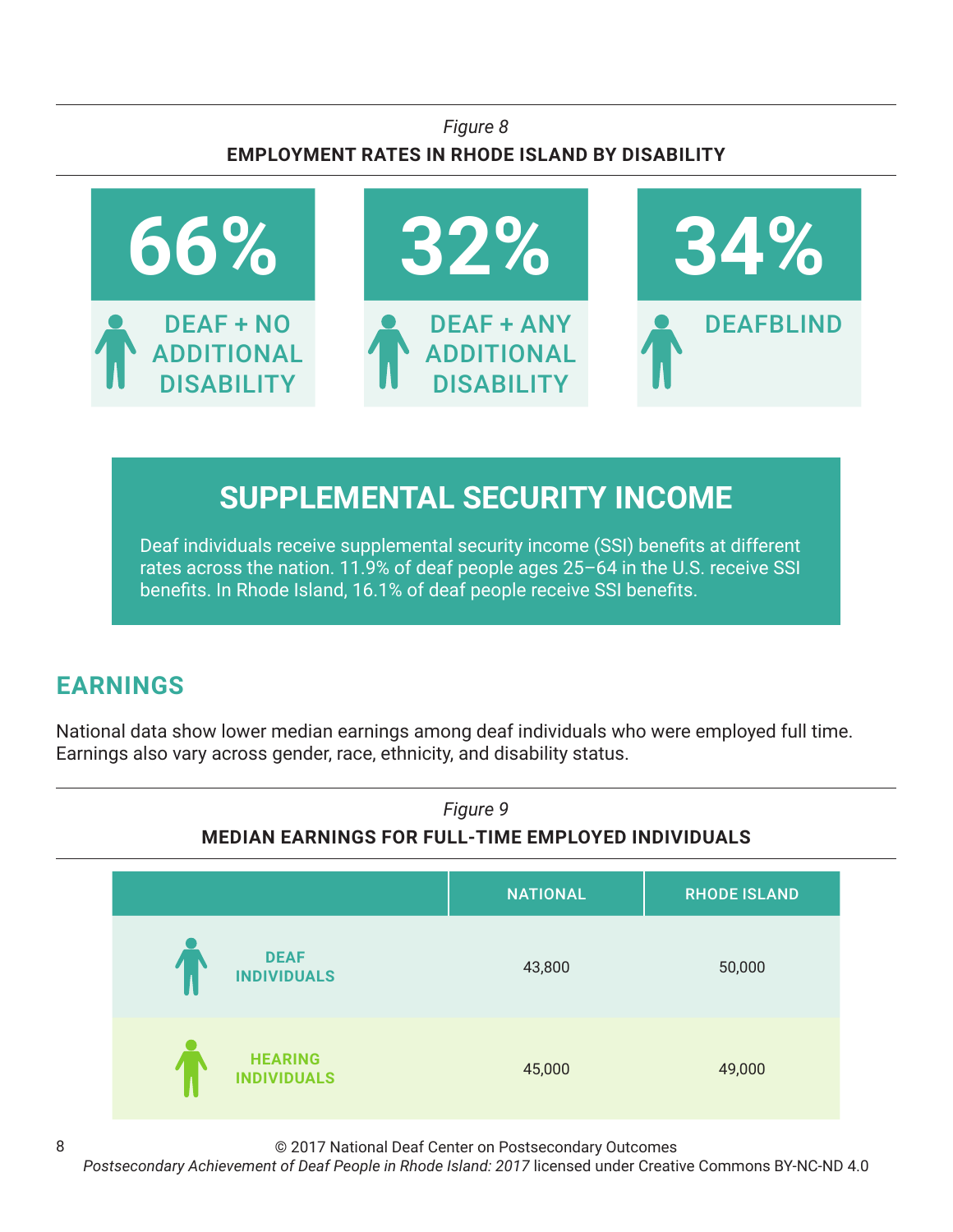*Figure 10*

**MEDIAN EARNINGS FOR FULL-TIME EMPLOYED INDIVIDUALS IN RHODE ISLAND BY GENDER**



*Figure 11*

**MEDIAN EARNINGS FOR FULL-TIME EMPLOYED INDIVIDUALS IN RHODE ISLAND BY RACE AND ETHNICITY**



*Figure 12*

**MEDIAN EARNINGS FOR FULL-TIME EMPLOYED INDIVIDUALS IN RHODE ISLAND BY DISABILITY**



© 2017 National Deaf Center on Postsecondary Outcomes *Postsecondary Achievement of Deaf People in Rhode Island: 2017* licensed under Creative Commons BY-NC-ND 4.0